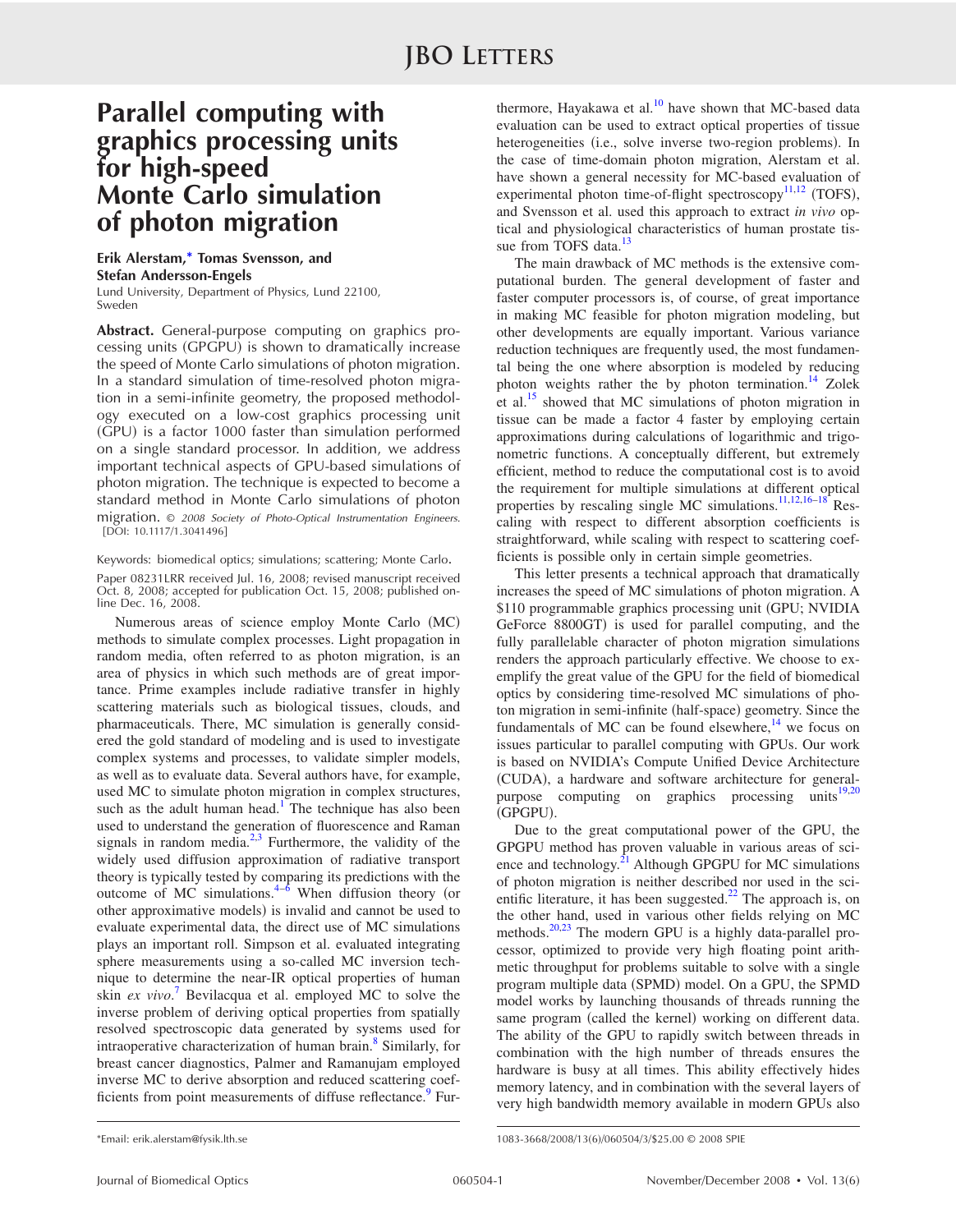improves GPU performance. CUDA programs are based on the C programming language with certain extensions to utilize the parallelism of the GPU. These extensions also provide very fast implementations of standard mathematical functions such as trigonometric functions, floating point divisions, logarithms, etc. The code defining the kernel looks almost like an ordinary scalar C function. The only major difference is that some effort must be made to optimize the function to work as efficiently as possible in a parallel environment, e.g., to minimize divergence among the threads and synchronize thread memory read/writes. For more detailed information on CUDA, see to the CUDA Programming Guide. $^{20}$  $^{20}$  $^{20}$ 

The MC implementation used in this paper is a modified version of a previously described code for simulation of photon migration in semi-infinite, homogenously scattering, and nonabsorbing media.<sup>11</sup> Briefly, photons are launched into the medium at the origin, perpendicular to the surface. Photon transport is simulated until the photon escapes the medium or the total time of flight (TOF) exceeds a predefined maximum value,  $t_{\text{max}}$ . If the photon exits the medium within the area of a fictive detector in this paper, between 9.5 and 10.5 mm from the origin), the TOF histogram time bin corresponding to the photon TOF is incremented by one. To make maximum use of the parallel computational ability of the GPU, a new photon is immediately launched when a photon is terminated. Otherwise, photons that take many steps before being terminated would significantly delay the launch of new photons. Using this method of launching photons, it is not computationally efficient to define an exact number of photons to be simulated. Instead, defining a certain number of photon steps per thread is beneficial. As long as this number is large enough (so that a large number of full photon paths can be simulated by all those steps), this approach will not influence the simulation results.

As all current CUDA-enabled devices are optimized for 32-bit floating point precision, this was the precision used in our code (the new NVIDIA GTX-200 architecture does, however, support double, 64-bit, floating point precision). As this differs from most CPU MC implementations, the results from our 32-bit precision code were compared to results from our white Monte Carlo (WMC) implementation, where the simulation is performed in double precision. $^{11}$  $^{11}$  $^{11}$ 

One very important aspect of running MC simulations in parallel is the choice of method of random number generation. Running many concurrent threads using the same random number generator (RNG) would most likely result in many threads performing exactly the same computations if the generator was seeded with a timestamp, as is commonly done in scalar MC programs. Even if the RNG is perfectly seeded, one may run into the problem of using the same sequence of random numbers if the number of parallel processes is large, the number of required random numbers is large, and the period of the RNG is short. To overcome this problem one can use a RNG with an extreme period, such as the Mersenne Twister $^{24}$  and make sure that the different threads are properly and differently seeded. However, in the NVIDIA GPU architecture, the available memory per thread is limited, making use of the relatively memory-hungry Mersenne Twister RNG less preferable. Instead we have employed the multiply-withcarry (MWC) RNG, featuring a period of about  $2^{60}$ . The beauty of this approach is that different RNG parameters can

<span id="page-1-0"></span>

**Fig. 1** TOF histogram of three different MC simulation methods. WMC (simulated using double precision) is used for reference. The WMC results comprise 2,133,796 detected photons (building the database took 21 h using all four cores of an Intel Core 2 Quad 2.4 GHz). The GPU and CPU results (both simulated using single precision), which should be statistically equivalent, both comprise about 326,000 detected photons out of about  $13.8\times10^6$  full photon paths simulated. The simulation times were  $7.9$  s for the GPU (a NVIDIA 8800GT) and 8513s for the CPU (an Intel Pentium 4 HT 3.4 GHz), i.e., the GPU proves to be 1080 $\times$  faster. Comparing the CPU and GPU results to the WMC result validates the MC code for both implementation and confirms that single precision is sufficient as long as proper care is taken during calculations.

be chosen for each individual thread so that they all generate unique sequences of random numbers while requiring a minimum amount of memory. If a longer period or better randomness is required, the MWC RNG can be easily be extended to a lag-r MWC or a KISS RNG (at the cost of an increased need of memory and computation). A good overview of the MWC RNG and its derivatives can be found in Ref. [25](#page-2-22)

To compare CPU and GPU speed, the code developed for the CUDA implementation was carefully converted to a CPU equivalent (including the MWC RNG) to perform exactly the same computations as the CUDA code (e.g., both using the same random number sequences and 32-bit single precision). Note, however, that as the two different implementations does not use exactly the same functions to approximate, for example, trigonometric functions, they can never yield exactly the same result (although they should be statistically equivalent).

Simulations were performed for a semi-infinite material defined by  $\mu_s$ =90 cm<sup>-1</sup>,  $\mu_a$ =0 cm<sup>-1</sup>, g=0.9, and n=1.4. Photons were tracked for  $t_{\text{max}}$  = 2000 ps, and the sourcedetector separation was set to 10 mm. The GPU code launched 26,880 simultaneous threads performing 500,000 photon steps each, while the CPU sequentially ran 26,880 independent "virtual threads" (each comprising 500,000 photon steps). The GPU used was a low-cost (\$110 at the time of writing) NVIDIA 8800GT, while the CPU was a Intel Pentium 4 HT 3.4 GHz. The results of these two simulations and a third reference MC simulation (double precision WMC) can be seen in Fig. [1.](#page-1-0)

The CPU and GPU codes yield very similar result, both simulating about  $13.8 \times 10^6$  full photon paths. Although the two implementations perform the same task, the GPU implementation is about  $1080\times$  faster than the conventional CPU implementation. Both the CPU and GPU results agree well with the reference WMC simulation. This confirms that